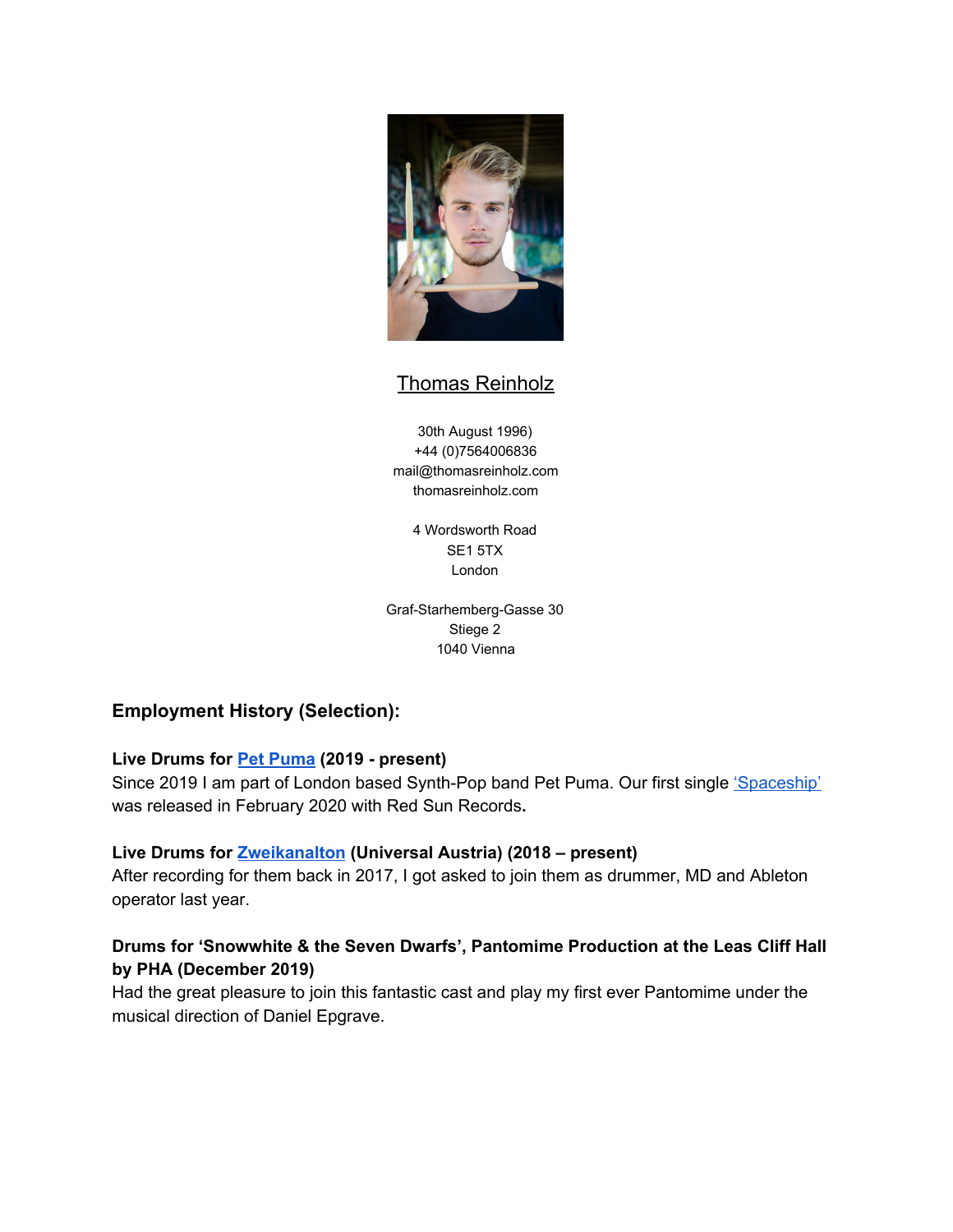# **Drums for the Adam Street Singers, Shows at the Stockwell Playhouse (September 2019)**

Had the pleasure to join this choir for their shows at the Stockwell playhouse in September 2019.

#### **Live Drums for the Rocca [Brothers](https://www.roccabrothers.com/) on their tour through Morocco (November 2018)**

I got asked to join the Rocca Brothers on their 10 day Tour through Morocco after meeting them earlier that year.

#### **Studiodrummer o[n](https://www.instagram.com/donimusic/) Daniel [Kalbarczyk'](https://www.instagram.com/donimusic/)s Solo EP (August 2018)**

After having worked with Daniel before he asked me to play drums for him again recording four songs of his Solo EP which he is looking to release later this year next to his busy schedule wit[h](https://www.facebook.com/lionsheadmusic/) [LIONSHEAD.](https://www.facebook.com/lionsheadmusic/)

# **Drummer of the [NYMT](https://nymt.org.uk/) production and original cast recording of 'Imaginary' (August 2017 – August 2018)**

After succesfully auditioning in early 2017 I had the honour to play drums and percussion for the National Youth Musical Theatre as part of their production of 'Imaginary' at the Other Palace Theatre in London-Victoria in August 2017. Several shows were recorded as part of NYMT's efforts to release an Original Cast [Recording](http://simgproductions.com/Records/Imaginary.html) which will be available to public by the end of August 2018.

Snippets of the songs can be heard here[:](http://simgproductions.com/Records/Imaginary.html) <http://simgproductions.com/Records/Imaginary.html>

## **Studiodrummer and MD for [R](https://www.facebook.com/roryscottmusic/)ory [Scott](https://www.facebook.com/roryscottmusic/) (March 2018)**

I had the pleasure to form a band for singer-songwriter Rory Scott and record two of his songs with them as part of a live recording/video-shoot at FishFactoryStudios London.

## **Percussionist for [D](https://www.instagram.com/ddlovato/)emi [Lovato](https://www.instagram.com/ddlovato/) on "Sounds like Friday Night" (November 2017)**

Had the pleasure to join Demi Lovato on percussion on the show "Sounds like Friday Night" on BBC One.

#### **Drummer for [L](https://www.instagram.com/latenighthoneymoon/)atenight [Honeymoon](https://www.instagram.com/latenighthoneymoon/) (2017-2018)**

After having played the first live shows since the start of the project in November the band is currently in the process of crafting songs together with producer **[D](https://en.wikipedia.org/wiki/Dan_Weller)an [Weller](https://en.wikipedia.org/wiki/Dan_Weller)**.

## **Studio/ Drummer for ["Zweikanalton](https://www.instagram.com/zweikanalton_/)" (Summer 2017)**

In August 2017 I had the pleasure to write and record the drum parts for four songs of their upcoming album including one of their singles "Wunder" which was released last year. They are currently finishing off the songs with Austrian producer **[Alexander](https://de.wikipedia.org/wiki/Alexander_Kahr) Kahr**.

## **Drummer for '[ANGELOU'](https://www.angelliquor.com/) (2017)**

In early 2017 I auditioned for the live band of Alternative–R&B Artist Angelou who is signed to New Edge Music Management.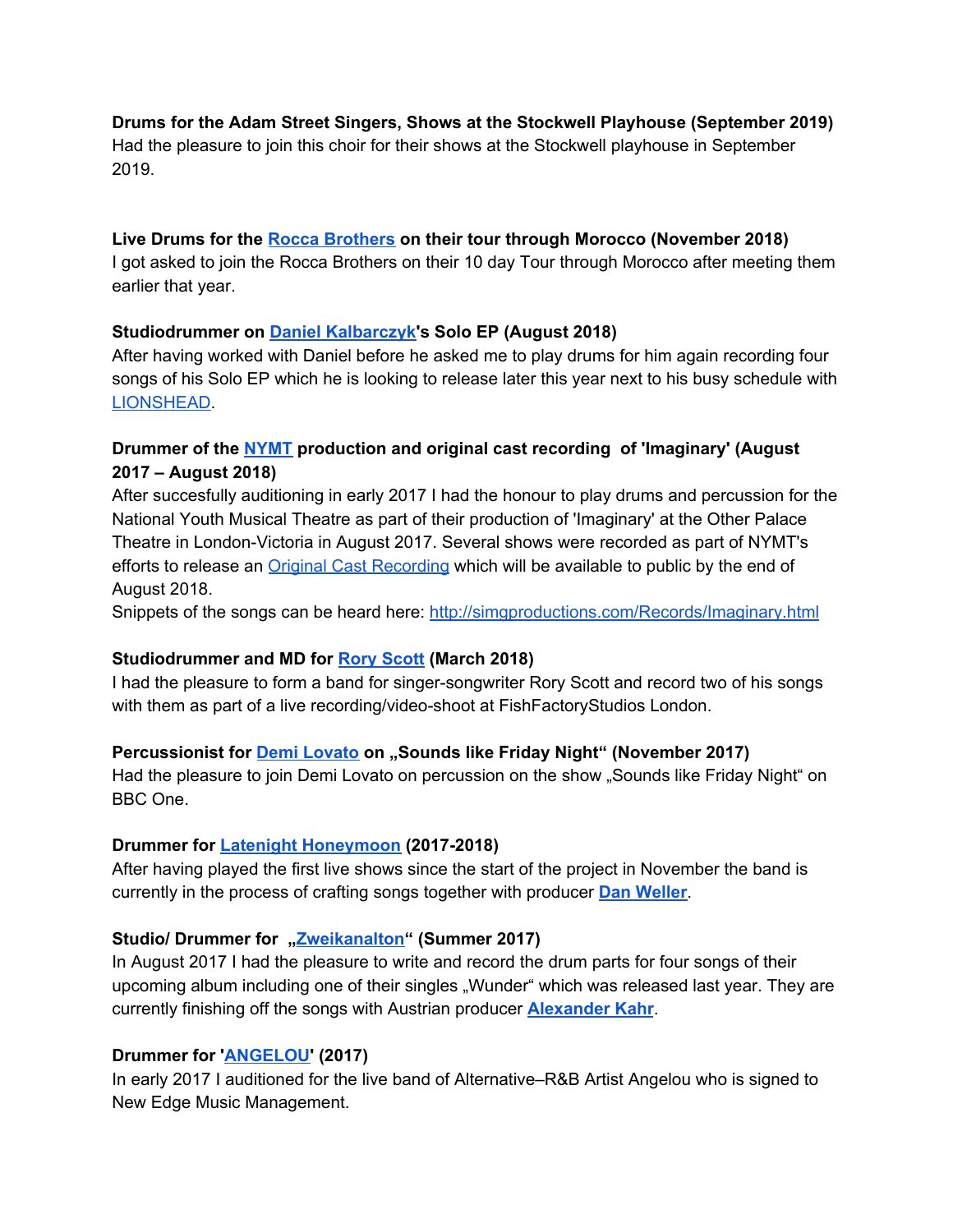#### **Drummer for 'Jay [Johnson'](http://www.jayjohnson.co.uk/) (2016 – 2017)**

Drummer for roundhouse resident Artist Jay Johnson playing venues such as the O2 Academy Islington.

#### **Private Drum Tutor (2016 - present)**

I thoroughly enjoy teaching several students ranging from young children to adults, I relish the challenges that come along with passing on knowledge in a way that fits the pupil's learning style.

## **Drum Teacher at the 'Downtown Music Institute' in Augsburg, Germany (2016)**

Been teaching different levels ranging from beginners to intermediates and different age groups ranging young children to adults.

#### **Drummer for '[Crosspop](http://crosspop.de/)' (2016)**

Function Jazz band mixed with pop elements. Clients included Mercedes-Benz, Wertheim and Ingolstadt Village.

#### **Drummer for 'We [Guess](http://weguessband.de/)' (2011-2015)**

Founding member and drummer. Highlights included winning the 'Young Talent award' of the Germany's oldest band contest 'Band of the Year', performing at several festivals including Bardenfestival Nürnberg and Modular Festival Augsburg and recordings in several studios. Our music video 'Ask the [Television](https://www.youtube.com/watch?v=UISBRCJ7G8s)' that I co-produced and co-directed won the award in the category 'Best Music Video' at the Youth Film Festival in Nuremberg.

## **Studio Drummer for German Electro-Pop Act ['Wunderwelt](http://www.wunderwelt-music.de/)' (2015)**

After having succesfully worked with Daniel Kalbarczyk he asked me to play and sample drums on several tracks for the EP of Wunderwelt he was producing which was then released under **SONY Music Germany.**

## **Studio Drummer for Daniel Kalbarcyk, (2015)**

Wrote and played drum parts on two tracks, including a track called '[Rockets'](https://www.youtube.com/watch?v=9cCWTXoe1go) for Daniel's final degree at the SAE-Institute Munich.

## **Studio Drummer for Tobias Schwall (2015)**

After being recommended by an ensemble member of the 'Fäim' production I played drums on several tracks of his final production as part of his studies at 'Deutsche Popakademie'. He works under the Name 'Franz [Rapid](https://www.franzrapid.com/)' and is currently writing for the likes of [H](https://www.universal-music.de/helene-fischer/biografie)elene [Fischer](https://www.universal-music.de/helene-fischer/biografie), including her last single "Nur mit Dir".

## **Drummer of the Musical Theatre Production 'Faeim' (2012)**

Got the opportunity to play drums in this lovely production off the 'Musical [Xanxverein](https://www.musical-augsburg.de/) Augsburg' at the Reese Theatre in Augsburg.